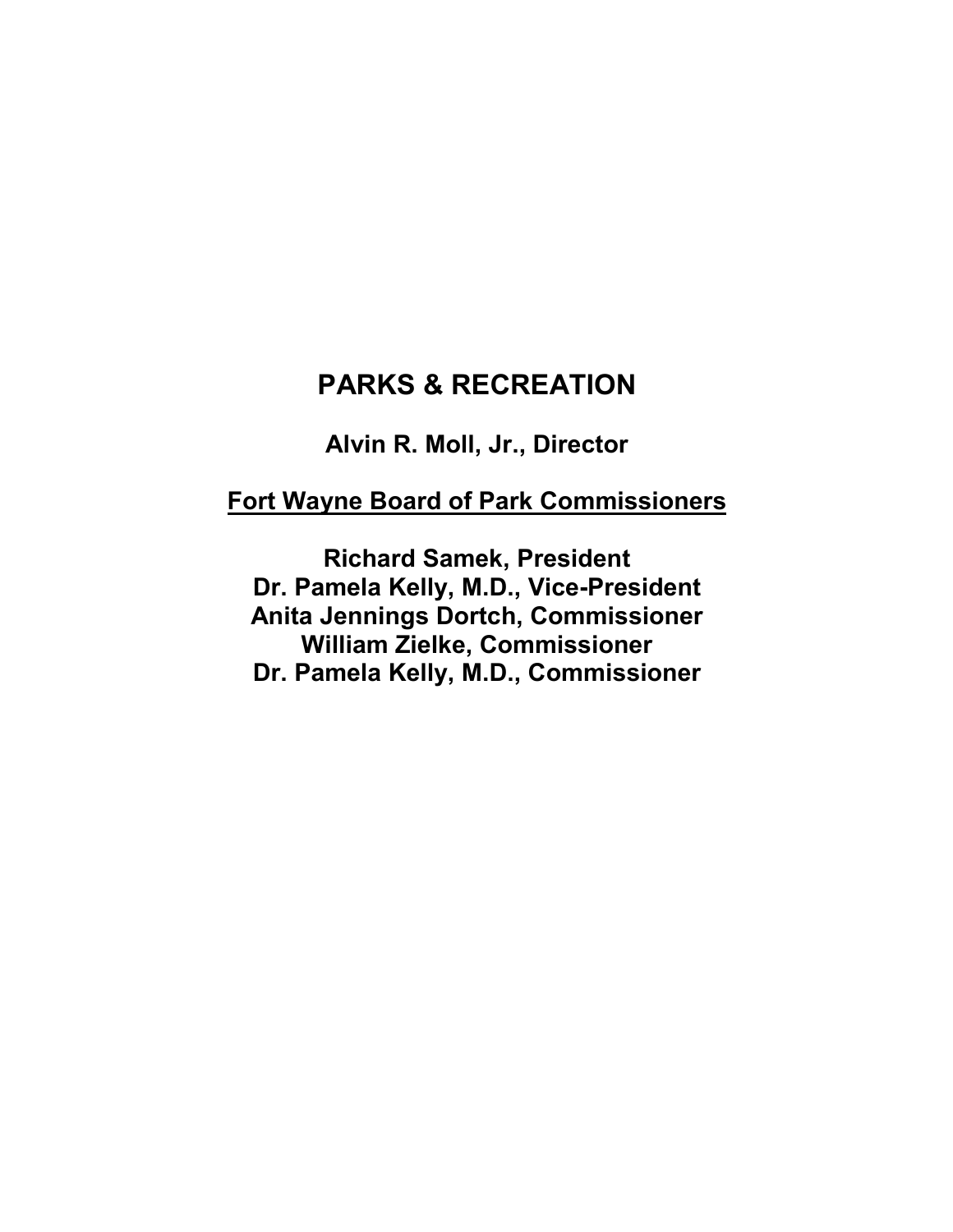# Fort Wayne Parks & Recreation Department

The Parks and Recreation Department maintains over 2,400 acres of public park land and provides numerous recreation facilities, programs and services for the Fort Wayne community. The Fort Wayne Parks and Recreation Department was created in 1905 when the Indiana General Assembly adopted the Cities and Towns Law. The Parks and Recreation Department is administered by a four member bipartisan Board of Park Commissioners. Each commissioner is appointed by the Mayor and serves a four-year term. The Park Board reviews and approves the annual budget, approves expenditures, holds regular public meetings as required by law and approves the awarding of all contracts.

#### Administration/Marketing Division

The Administration Division is responsible for the financial accounting, program registration, facility reservation, budgeting, purchasing, payroll and administrative functions of the department. The Marketing Division is responsible for the public relations, publications, promotions, grant writing, service quality, strategic planning, market research, corporate sponsorship and other marketing/planning functions. The Botanical Conservatory falls under this division as well.

### Parks/Horticulture Division

The Buildings and Grounds Division is responsible for operation and maintenance of the park land and facilities, automobile and machinery operation and upkeep, building repairs and maintenance and engineering. The Horticulture Division is responsible for park and street trees, public gardens and flower beds, park landscaping and operation of the greenhouse.

#### Leisure Services

The Leisure Services Division is responsible for most of the recreational programs and facilities operated by the department. Facilities include: three public golf courses, two tennis centers, sixty-two public tennis courts, an ice arena, an outdoor theater, three community recreation centers, four swimming pools, a day camp, a nature preserve, Lifetime Sports Academy and the Hurshtown Reservoir. The Division hosts a number of citywide events, offers competitive and instructional programs in athletics and outdoor recreation, operates supervised summer playgrounds, runs a travel program for seniors, families and adventure travelers and offer classes covering a variety of special interests for pre-school through older adult. Concerts, arts programs, cultural events, and the Salomon Farm are also provided by the division.

### Zoo Division

The Fort Wayne Children's Zoo and the Diehm Museum of Natural History are operated under an operating agreement between the Fort Wayne Parks and Recreation Department and the Zoological Society.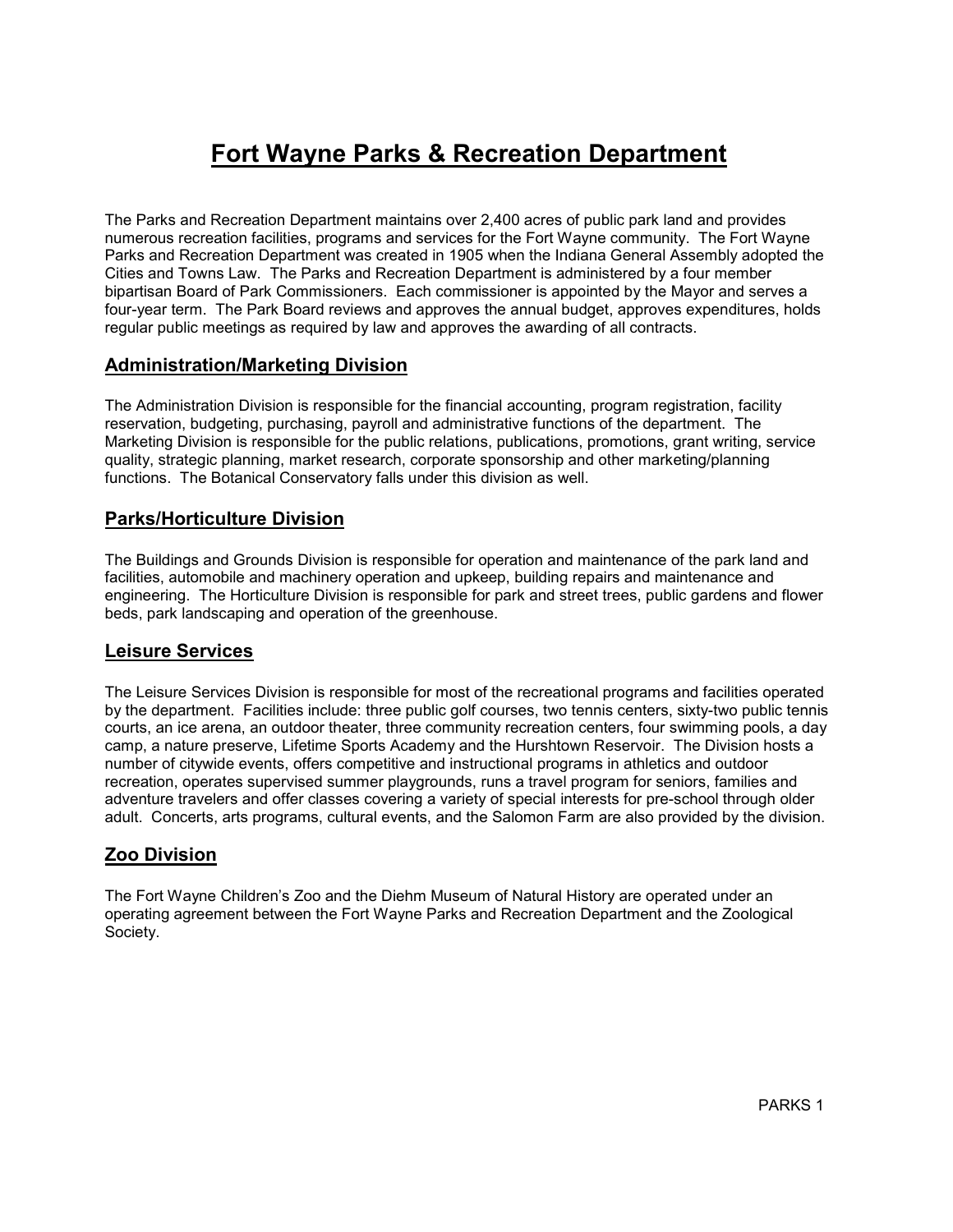## PARKS & RECREATION GENERAL Dept # 121-121

| <b>2008 BUDGET COMPARISON</b> |                                         | 2006<br><b>ACTUAL</b>              | 2007<br><b>APPROVED</b><br><b>THRU 06/30/07</b> | 2008<br><b>SUBMITTED</b> |      | \$ INCREASE<br>(DECREASE)<br>FROM 2007 APPR<br>TO 2008 | % CHANGE<br>FROM 2007 APPR<br><b>TO 2008</b> |
|-------------------------------|-----------------------------------------|------------------------------------|-------------------------------------------------|--------------------------|------|--------------------------------------------------------|----------------------------------------------|
|                               |                                         |                                    |                                                 |                          |      |                                                        |                                              |
| 4111                          | <b>WAGES-REG</b>                        | \$<br>4,423,140 \$                 | 4,707,184 \$                                    | 5.041.868 \$             |      | 334,684                                                |                                              |
| 4115                          | <b>PARTTIME</b>                         | 1,016,153                          | 1,149,690                                       | 1,190,150                |      | 40,460                                                 |                                              |
| 4125<br>413C                  | <b>OVERTIME</b><br>PRODUCTIVITY BONUS   | 21,000<br>$\overline{\phantom{a}}$ | 38,000                                          | 38,000<br>24,000         |      | $\overline{\phantom{a}}$<br>24,000                     |                                              |
|                               | <b>TOTAL WAGES</b>                      | \$<br>5,460,293                    | \$<br>5,894,874 \$                              | 6,294,018 \$             |      | 399,144                                                | 6.77%                                        |
| 4131                          | <b>PERF</b>                             | 243,685                            | 296,574                                         | 357,271                  |      | 60,697                                                 |                                              |
| 4132                          | <b>FICA</b>                             | 405,714                            | 450,958                                         | 481,492                  |      | 30,535                                                 |                                              |
| 4134                          | <b>GROUP HEALTH INSUR</b>               | 918,458                            | 994,500                                         | 1,089,000                |      | 94,500                                                 |                                              |
| 4136                          | <b>UNEMPLOYMENT</b>                     | 2,724                              | 5,889                                           | 6,294                    |      | 405                                                    |                                              |
| 4137                          | <b>WORKERS COMP</b>                     | 141,996                            | 156,776                                         | 156,600                  |      | (176)                                                  |                                              |
| 413A                          | PERF/FRINGE                             | 132,920                            | 142,356                                         | 153,116                  |      | 10,761                                                 |                                              |
| 413R                          | RETIREE HEALTH INSUR                    | 117,756                            | 127,500                                         | 135,000                  |      | 7,500                                                  |                                              |
| 4161<br><b>TOTAL 4100</b>     | STLMT/SEVRNC                            | \$<br>53<br>7,423,599              | \$<br>8,069,426                                 | \$<br>8,672,791          | -\$  | 603,365                                                | 7.48%                                        |
|                               |                                         |                                    |                                                 |                          |      |                                                        |                                              |
| 4213                          | <b>COMPUTER SUPPL</b>                   | \$<br>$9,968$ \$                   | 8,500 \$                                        | 8,500                    | \$   |                                                        |                                              |
| 4219                          | OTHR OFFC SUPPL                         | 17,044                             | 22,000                                          | 22,000                   |      |                                                        |                                              |
| 4231                          | <b>GASOLINE</b>                         | 96,859                             | 127,600                                         | 138,768                  |      | 11,168                                                 |                                              |
| 4232                          | <b>DIESEL FUEL</b>                      | 81,561                             | 104,000                                         | 104,000                  |      | $\overline{\phantom{a}}$                               |                                              |
| 4233<br>4234                  | OIL<br><b>TIRES &amp; TUBES</b>         | 9,070<br>14,436                    | 8,000<br>15,000                                 | 9,000<br>15,000          |      | 1,000<br>$\overline{\phantom{a}}$                      |                                              |
| 4239                          | OTHER GAR/MTR SUPPL                     | 12,173                             | 11,000                                          | 12,225                   |      | 1,225                                                  |                                              |
| 4241                          | <b>MEDICAL SUPPL</b>                    | 6,782                              | 5,500                                           | 7,000                    |      | 1,500                                                  |                                              |
| 4243                          | <b>RECREATION SUPPL</b>                 | 83,959                             | 80,000                                          | 98,500                   |      | 18,500                                                 |                                              |
| 4245                          | <b>LANDSCAPE SUPPL</b>                  | 218,815                            | 231,000                                         | 231,000                  |      |                                                        |                                              |
| 4246                          | <b>HSHLD SUPPL</b>                      | 81,350                             | 88,000                                          | 88,000                   |      |                                                        |                                              |
| 4247                          | <b>INSTRCT SUPPL</b>                    | 990                                | 3,000                                           | 3,000                    |      |                                                        |                                              |
| 4261                          | <b>BLDG REP/MAINT</b>                   | 61,349                             | 75,000                                          | 75,000                   |      |                                                        |                                              |
| 4262                          | <b>VEH REPAIR PRTS</b>                  | 24,942                             | 30,000                                          | 30,000                   |      |                                                        |                                              |
| 4263                          | OTHR REPAIR PRTS                        | 133,657                            | 140,000                                         | 140,000                  |      |                                                        |                                              |
| 4271<br>4272                  | <b>GRAVEL</b><br><b>BITUMINOUS MTLS</b> | 10,254<br>153                      | 11,000<br>500                                   | 11,000<br>500            |      |                                                        |                                              |
| 4273                          | SAND                                    | 93                                 | 500                                             | 500                      |      |                                                        |                                              |
| 4274                          | <b>SALT</b>                             | 3,010                              | 10,000                                          | 10,000                   |      |                                                        |                                              |
| 4291                          | SMALL TOOLS                             | 23,817                             | 23,000                                          | 23,000                   |      |                                                        |                                              |
| 4293                          | <b>PAINT</b>                            | 8,864                              | 10,500                                          | 10,500                   |      |                                                        |                                              |
| 4299                          | OTHER MTLS                              | 81,954                             | 77,000                                          | 77,000                   |      |                                                        |                                              |
| <b>TOTAL 4200</b>             |                                         | \$<br>981,100                      | \$<br>1,081,100                                 | \$<br>1,114,493          | - \$ | 33,393                                                 | 3.09%                                        |
| 4312                          | <b>MEDICAL SRVCS</b>                    | \$<br>953 \$                       | $2,000$ \$                                      | $2,000$ \$               |      |                                                        |                                              |
| 4314                          | CONSULT SRVCS                           | 5,533                              |                                                 |                          |      |                                                        |                                              |
| 4315                          | APPRAISALS/INSP                         |                                    | 750                                             | 750                      |      | $\overline{\phantom{a}}$                               |                                              |
| 4316                          | RECREATIONAL SERVICES                   | 197,528                            | 188,000                                         | 231,500                  |      | 43,500                                                 |                                              |
| 431K<br>4321                  | <b>SEMINAR FEES</b><br><b>FREIGHT</b>   | 3,442<br>547                       | $\overline{\phantom{a}}$<br>2,000               | 2,000                    |      |                                                        |                                              |
| 4322                          | <b>POSTAGE</b>                          | 40,564                             | 57,000                                          | 57,000                   |      |                                                        |                                              |
| 4323                          | <b>TELEPHONE</b>                        | 48,226                             | 49,200                                          | 49,200                   |      |                                                        |                                              |
| 4324                          | <b>TRAVEL</b>                           | 12,451                             | 15,000                                          | 15,000                   |      |                                                        |                                              |
| 4326                          | <b>MILEAGE</b>                          | 3,905                              | 3,000                                           | 3,000                    |      |                                                        |                                              |
| 432C                          | <b>CELL PHONE</b>                       | 3,369                              | 3,420                                           | 3,420                    |      |                                                        |                                              |
| 432L                          | LONG DISTANCE                           | 614                                | 1,100                                           | 1,100                    |      |                                                        |                                              |
| 4331                          | <b>PRINTING</b>                         | 65,546                             | 70,000                                          | 70,000                   |      |                                                        |                                              |
| 4332                          | PUBL/LEGAL NOTICE                       | 23,955                             | 16,000                                          | 24,000                   |      | 8,000                                                  |                                              |
| 4333                          | PHOTO/BLPRNT                            | 811                                | 500                                             | 500                      |      |                                                        |                                              |
| 433A<br>4341                  | <b>FLOOD</b><br>PROPERTY INSUR          | $\blacksquare$<br>70,206           | $\overline{\phantom{a}}$<br>76,428              | 70,950                   |      |                                                        |                                              |
| 4342                          | LIABILITY INSUR                         | 13,337                             | 13,876                                          | 19,440                   |      | (5, 478)<br>5,564                                      |                                              |
| 4343                          | OFCL/CRIME BOND                         | 839                                | 1,795                                           | 1,735                    |      | (60)                                                   |                                              |
| 4344                          | OTH CASUALTY INSUR                      | 25,103                             | 12,857                                          | 12,609                   |      | (248)                                                  |                                              |
| 4345                          | AUTO INSUR                              | 13,571                             | 14,563                                          | 14,834                   |      | 271                                                    |                                              |
| 4351                          | <b>ELECTRICITY</b>                      | 288,341                            | 310,000                                         | 325,500                  |      | 15,500                                                 |                                              |
| 4352                          | NATURAL GAS                             | 265,884                            | 357,788                                         | 465,124                  |      | 107,336                                                |                                              |
| 4353                          | WATER/SEWER                             | 154,400                            | 218,750                                         | 231,750                  |      | 13,000                                                 |                                              |
| 4356                          | SOLID WASTE DISPOSAL                    | 67,953                             | 53,000                                          | 67,850                   |      | 14,850                                                 | PARKS <sub>2</sub>                           |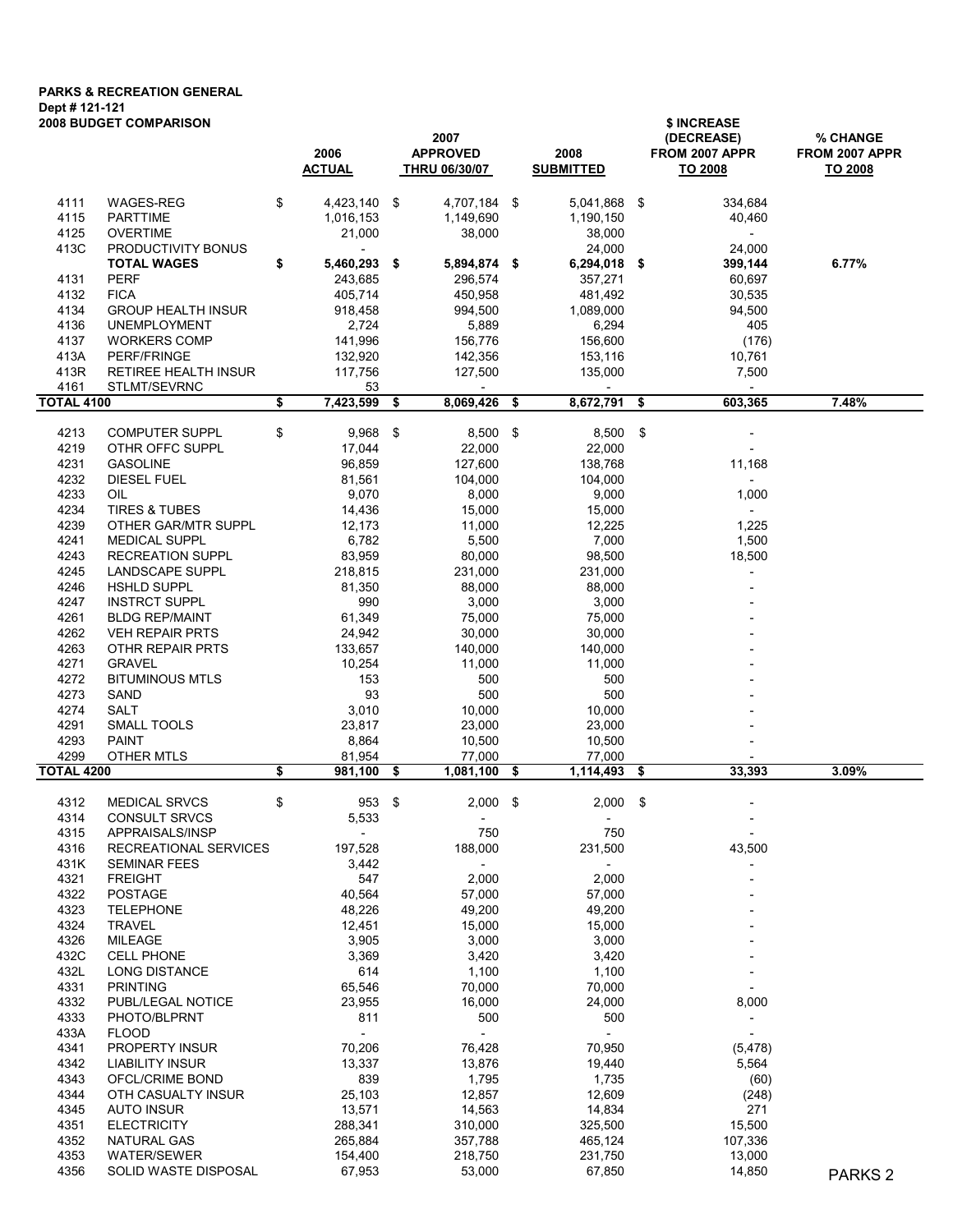## PARKS & RECREATION GENERAL Dept # 121-121

| <b>2008 BUDGET COMPARISON</b> |                           |   |                       |    | 2007                                    |    |                          |   | \$ INCREASE<br>(DECREASE) | % CHANGE                  |
|-------------------------------|---------------------------|---|-----------------------|----|-----------------------------------------|----|--------------------------|---|---------------------------|---------------------------|
|                               |                           |   | 2006<br><b>ACTUAL</b> |    | <b>APPROVED</b><br><b>THRU 06/30/07</b> |    | 2008<br><b>SUBMITTED</b> |   | FROM 2007 APPR<br>TO 2008 | FROM 2007 APPR<br>TO 2008 |
|                               |                           |   |                       |    |                                         |    |                          |   |                           |                           |
| 4361                          | <b>CONT BLD REP</b>       |   | 117,369               |    | 117,809                                 |    | 117,809                  |   |                           |                           |
| 4362                          | <b>CONT VEH REP</b>       |   | 3,105                 |    | 18,000                                  |    | 18,000                   |   |                           |                           |
| 4363                          | <b>CONT OTH REP</b>       |   | 139,558               |    | 120,000                                 |    | 120,000                  |   |                           |                           |
| 4364                          | <b>CONT SRF REP</b>       |   | 90                    |    |                                         |    |                          |   |                           |                           |
| 4365                          | <b>JANITR SRVCS</b>       |   | 46,783                |    | 48,000                                  |    | 48,000                   |   |                           |                           |
| 4369                          | <b>CONT SRVCS</b>         |   | 400,413               |    | 437,000                                 |    | 513,000                  |   | 76,000                    |                           |
| 436H                          | <b>HEADWATERS PK</b>      |   | 130,307               |    | 138,000                                 |    | 148,300                  |   | 10,300                    |                           |
| 4371                          | <b>BUILDING RENTAL</b>    |   | 19,436                |    | 25,000                                  |    | 25,000                   |   |                           |                           |
| 4374                          | OTHR EQ RENTAL            |   | 17,929                |    | 22,000                                  |    | 22,000                   |   |                           |                           |
| 4377                          | CC BLD RENT               |   | 75                    |    | 200                                     |    | 200                      |   |                           |                           |
| 4387                          | <b>BOND BANK INTEREST</b> |   | 105,911               |    |                                         |    |                          |   |                           |                           |
| 4391                          | SUBS & DUES               |   | 9,108                 |    | 12,500                                  |    | 12,500                   |   |                           |                           |
| 4393                          | <b>TAXES</b>              |   | 867                   |    | 5,000                                   |    | 5,000                    |   |                           |                           |
| 4399                          | OTHER SRVCS/CHGS          |   | 48,816                |    | 52,000                                  |    | 52,000                   |   |                           |                           |
| 439A                          | OP TRANS OUT              |   | 8,875                 |    |                                         |    |                          |   |                           |                           |
|                               | <b>TOTAL 4300</b>         |   | 2,355,720             | \$ | 2,462,536                               | \$ | 2,751,071 \$             |   | 288,535                   | 11.72%                    |
| <b>TOTAL EXPENSES</b>         |                           | S | 10,760,419            | S  | 11,613,062                              | 5  | 12,538,355               | S | 925,293                   | 7.97%                     |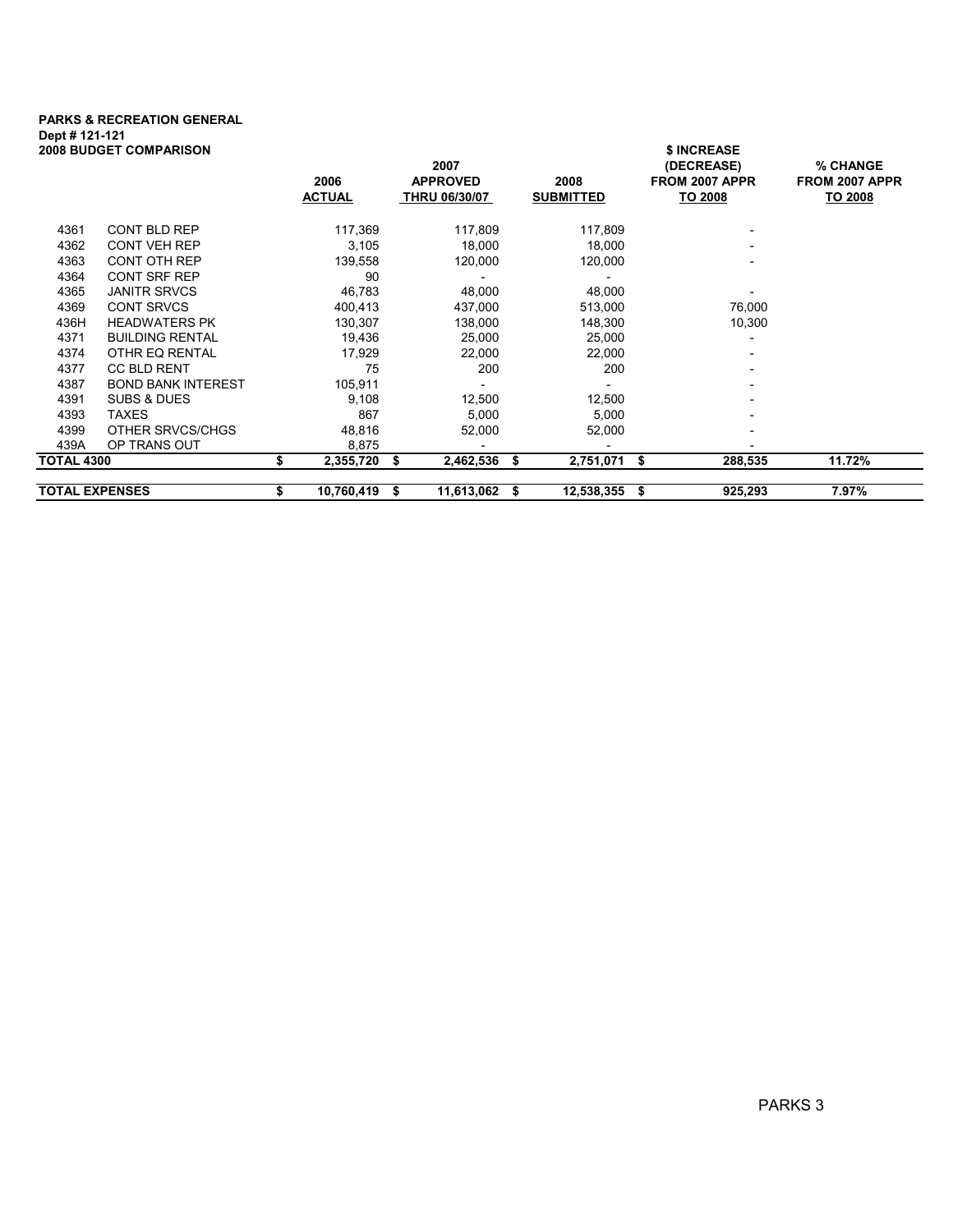|                | <b>PARKS &amp; RECREATION</b>                                  | 2008-2012 CAPITAL IMPROVEMENT PROGRAM          |                                                          |                        |                        |                                         |                        |  |  |  |  |  |  |
|----------------|----------------------------------------------------------------|------------------------------------------------|----------------------------------------------------------|------------------------|------------------------|-----------------------------------------|------------------------|--|--|--|--|--|--|
|                | <b>FUNDING SOURCE CODE:</b>                                    |                                                | <b>GRP-Grant Pending</b>                                 |                        |                        | PT-Property Tax                         |                        |  |  |  |  |  |  |
|                | CC-Cumulative Capital Fund                                     | RB-Revenue Bond<br>LE-Lease                    |                                                          |                        |                        |                                         |                        |  |  |  |  |  |  |
|                | <b>CDBG-Community Development Block Grant</b>                  | InfraBd-Infrastructure Bond<br>ST-State Source |                                                          |                        |                        |                                         |                        |  |  |  |  |  |  |
|                | CEDIT-Co. Economic Development Income Tax                      | LRS-Local Roads & Streets<br>SU-Sewer Utility  |                                                          |                        |                        |                                         |                        |  |  |  |  |  |  |
|                | CO-County Source                                               |                                                | SWU-Stormwater Utility<br>MISC-Miscellaneous             |                        |                        |                                         |                        |  |  |  |  |  |  |
|                | FED-Federal Source                                             |                                                | MVH-Motor Vehicle Highway<br>TIF-Tax Increment Financing |                        |                        |                                         |                        |  |  |  |  |  |  |
|                | GOB-General Obligation Bond                                    |                                                | PCBF-Park Cumulative Bldg. Fund<br>UF-User Fee           |                        |                        |                                         |                        |  |  |  |  |  |  |
|                | <b>GRA-Grant Approved</b>                                      |                                                | PS-Private Source<br>WU-Water Utility                    |                        |                        |                                         |                        |  |  |  |  |  |  |
| ITEM#          | <b>PROJECT TITLE &amp; DESCRIPTION</b>                         | <b>Funding</b>                                 |                                                          |                        |                        | <b>EXPENDITURE &amp; FUNDING SOURCE</b> |                        |  |  |  |  |  |  |
|                |                                                                | <b>Source</b>                                  | 2008                                                     | 2009                   | 2010                   | 2011                                    | 2012                   |  |  |  |  |  |  |
| $\overline{1}$ | Trucks, Heavy Equipment & Light Duty Vehicles                  | <b>PCBF</b>                                    | 110,000                                                  | 140,000                | 160,000                | 175,000                                 | 200,000                |  |  |  |  |  |  |
|                |                                                                |                                                |                                                          | <b>PCBF</b>            | <b>PCBF</b>            | <b>PCBF</b>                             | PCBF                   |  |  |  |  |  |  |
| 2              | General Park Maintenance Equipment                             | <b>PCBF</b>                                    | 90,000                                                   | 100,000                | 110,000                | 125,000                                 | 140,000                |  |  |  |  |  |  |
|                |                                                                |                                                |                                                          | <b>PCBF</b>            | <b>PCBF</b>            | <b>PCBF</b>                             | <b>PCBF</b>            |  |  |  |  |  |  |
| 3              | <b>ADA Improvements</b>                                        | <b>PCBF</b>                                    | 25,000                                                   | 25,000                 | 25,000                 | 25,000                                  | 25,000                 |  |  |  |  |  |  |
|                |                                                                |                                                |                                                          | <b>PCBF</b>            | <b>PCBF</b>            | <b>PCBF</b>                             | <b>PCBF</b>            |  |  |  |  |  |  |
| 4              | Computer Equipment                                             | <b>PCBF</b>                                    | 25,000                                                   | 25,000                 | 25,000                 | 25,000                                  | 25,000                 |  |  |  |  |  |  |
|                |                                                                |                                                |                                                          | <b>PCBF</b>            | <b>PCBF</b>            | <b>PCBF</b>                             | <b>PCBF</b>            |  |  |  |  |  |  |
| 5              | Office Equipment                                               | <b>PCBF</b>                                    | 5,000                                                    | 5,000                  | 5,000                  | 5,000                                   | 5,000                  |  |  |  |  |  |  |
|                |                                                                |                                                |                                                          | <b>PCBF</b>            | <b>PCBF</b>            | <b>PCBF</b>                             | <b>PCBF</b>            |  |  |  |  |  |  |
| 6              | Betterments & Additions                                        | <b>PCBF</b>                                    | 120,000                                                  | 150,000<br><b>PCBF</b> | 150,000<br><b>PCBF</b> | 150,000<br><b>PCBF</b>                  | 150,000<br><b>PCBF</b> |  |  |  |  |  |  |
|                |                                                                |                                                |                                                          |                        |                        |                                         |                        |  |  |  |  |  |  |
| $\overline{7}$ | Resurfacing Roads\Parking Lots\Tennis Courts\Basketball Courts | <b>PCBF</b>                                    | 150,000                                                  | 150,000                | 165,000                | 175,000                                 | 175,000                |  |  |  |  |  |  |
|                |                                                                |                                                |                                                          | <b>PCBF</b>            | <b>PCBF</b>            | <b>PCBF</b>                             | <b>PCBF</b>            |  |  |  |  |  |  |
| 8              | Playground Site Equipment-Various Parks                        |                                                | 85,000                                                   | 85,000                 | 85,000                 | 85,000                                  | 85,000                 |  |  |  |  |  |  |
|                |                                                                | <b>PCBF</b>                                    | 60,000                                                   | 60,000                 | 60,000                 | 60,000                                  | 60,000                 |  |  |  |  |  |  |
|                |                                                                |                                                |                                                          | <b>PCBF</b>            | <b>PCBF</b>            | <b>PCBF</b>                             | <b>PCBF</b>            |  |  |  |  |  |  |
|                |                                                                | PS                                             | 25,000                                                   | 25,000                 | 25,000                 | 25,000                                  | 25,000                 |  |  |  |  |  |  |
|                |                                                                |                                                |                                                          | PS                     | PS                     | PS                                      | PS                     |  |  |  |  |  |  |
| 9              | andscaping Parks & Boulevards                                  | <b>PCBF</b>                                    | 30,000                                                   | 45,000                 | 45,000                 | 45,000                                  | 45,000                 |  |  |  |  |  |  |
| 10             | <b>Street Tree Planting</b>                                    |                                                | 62,000                                                   | <b>PCBF</b><br>67,000  | <b>PCBF</b><br>72,000  | <b>PCBF</b><br>106,250                  | <b>PCBF</b><br>106,250 |  |  |  |  |  |  |
|                |                                                                | <b>CDBG</b>                                    | 15,000                                                   | 15,000                 | 15,000                 | 15,000                                  | 15,000                 |  |  |  |  |  |  |
|                |                                                                |                                                |                                                          | CDBG                   | CDBG                   | CDBG                                    | CDBG                   |  |  |  |  |  |  |
|                |                                                                | <b>ST</b>                                      | 20,000                                                   | 20,000                 | 20,000                 | 20,000                                  | 20,000                 |  |  |  |  |  |  |
|                |                                                                |                                                |                                                          | <b>ST</b>              | <b>ST</b>              | <b>ST</b>                               | <b>ST</b>              |  |  |  |  |  |  |
|                |                                                                | PS                                             | 12,000                                                   | 12,000                 | 12,000                 | 12,000                                  | 12,000                 |  |  |  |  |  |  |
|                |                                                                |                                                |                                                          | PS                     | PS                     | PS                                      | PS                     |  |  |  |  |  |  |
|                |                                                                | <b>PCBF</b>                                    | 15,000                                                   | 20,000                 | 25,000                 | 59,250                                  | 59,250                 |  |  |  |  |  |  |
|                |                                                                |                                                |                                                          | <b>PCBF</b>            | <b>PCBF</b>            | <b>PCBF</b>                             | <b>PCBF</b>            |  |  |  |  |  |  |
| 11             | <b>Cultural Landscape Report Recommendations</b>               | PS                                             | 750,000                                                  | 750,000                | 750,000                | 750,000                                 | 750,000                |  |  |  |  |  |  |
|                |                                                                |                                                |                                                          | PS                     | $\mathsf{PS}$          | $PS$                                    | PS                     |  |  |  |  |  |  |
| 12             | <b>Botanical Conservatory - Glass Replacement</b>              | <b>PCBF</b>                                    | 30,000                                                   | 30,000                 | 30,000                 | 30,000                                  | 30,000                 |  |  |  |  |  |  |
|                |                                                                |                                                |                                                          | PCBF                   | PCBF                   | PCBF                                    | <b>PCBF</b>            |  |  |  |  |  |  |
| 13             | Kettler Park Pavilion Replacement                              |                                                |                                                          |                        | 320,000                |                                         |                        |  |  |  |  |  |  |
|                |                                                                |                                                |                                                          |                        | 160,000                |                                         |                        |  |  |  |  |  |  |
|                |                                                                |                                                |                                                          |                        | <b>PCBF</b>            |                                         |                        |  |  |  |  |  |  |
|                |                                                                |                                                |                                                          |                        | 160,000                |                                         |                        |  |  |  |  |  |  |
|                |                                                                |                                                |                                                          |                        | PS                     |                                         |                        |  |  |  |  |  |  |
| 14             | Freimann Square - Fountain Lights                              | <b>PCBF</b>                                    | 30,000                                                   |                        |                        |                                         |                        |  |  |  |  |  |  |
|                |                                                                |                                                |                                                          |                        |                        |                                         |                        |  |  |  |  |  |  |
| 15             | Franke Park Pavilion #1 Roofing                                |                                                |                                                          |                        |                        | 85,000                                  |                        |  |  |  |  |  |  |
|                |                                                                |                                                |                                                          |                        |                        | <b>PCBF</b>                             |                        |  |  |  |  |  |  |
| 16             | Fence Replacement - Various Parks                              | <b>PCBF</b>                                    | 35,000                                                   |                        |                        |                                         |                        |  |  |  |  |  |  |
|                |                                                                |                                                |                                                          |                        |                        |                                         |                        |  |  |  |  |  |  |
| 17             | Park Equipment - Various Parks                                 | PCBF                                           | 25,000                                                   |                        |                        |                                         |                        |  |  |  |  |  |  |
|                |                                                                |                                                |                                                          |                        |                        |                                         |                        |  |  |  |  |  |  |
| 18             | <b>Street Tree Planting - Aboite Annexation Commitment</b>     | PCBF                                           | 166,000                                                  | 90,000                 |                        |                                         |                        |  |  |  |  |  |  |
|                |                                                                |                                                |                                                          |                        |                        |                                         |                        |  |  |  |  |  |  |
| 19             | Foster Golf Course - Improvements to Greens, Tees, Bunkers     | PCBF                                           | 150,000                                                  |                        |                        |                                         |                        |  |  |  |  |  |  |
|                |                                                                |                                                |                                                          |                        |                        |                                         |                        |  |  |  |  |  |  |
| <b>TOTAL</b>   |                                                                |                                                | 1,888,000                                                | 1,662,000              | 1,942,000              | 1,781,250                               | 1,736,250              |  |  |  |  |  |  |
|                |                                                                |                                                |                                                          |                        |                        |                                         |                        |  |  |  |  |  |  |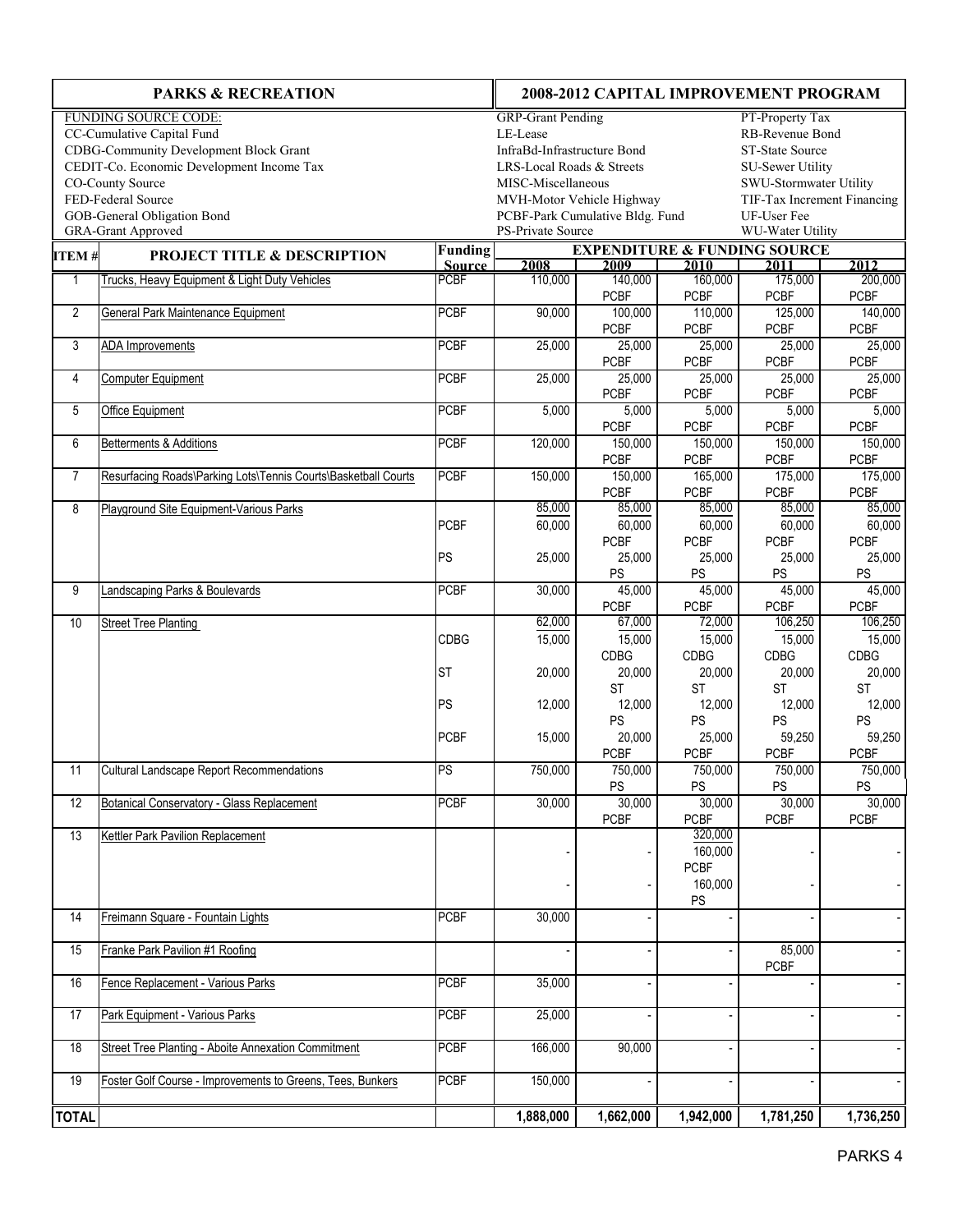#### **STAFFING LEVELS PARKS AND RECREATION** BUDGETED

| <b>CLASSIFICATION</b>                            | <b>EXEMPT</b><br>GRID/ |                |                |                |                  |                         |                |                         |                |                 |                 |                |                |                      |  |
|--------------------------------------------------|------------------------|----------------|----------------|----------------|------------------|-------------------------|----------------|-------------------------|----------------|-----------------|-----------------|----------------|----------------|----------------------|--|
| <b>TITLE</b>                                     | <b>UNION</b>           | 2000           | 2001           | 2002           |                  | 2003 2004               | 2005           | 2006 2007               |                | 2008            |                 |                | 2009 2010 2011 | 2011                 |  |
|                                                  |                        |                |                |                |                  |                         |                |                         |                |                 |                 |                |                |                      |  |
| Director                                         |                        |                |                |                |                  | 1                       | 1              | $\mathbf{1}$            | 1              | $\overline{1}$  | $\overline{1}$  | $\overline{1}$ | 1              |                      |  |
| Deputy Director - Leisure Services               | H                      |                | $\Omega$       | $\Omega$       | $\Omega$         | $\overline{0}$          | $\overline{0}$ | $\overline{0}$          | $\mathbf{1}$   | $\vert$ 1       | $\overline{1}$  | $\vert$        | $\overline{1}$ | $\overline{1}$       |  |
| Superintendent - of Parks                        | H                      |                | 1              | $\mathbf{1}$   | $\mathbf 1$      | $\mathbf{1}$            | 1              | $\mathbf{1}$            | $\mathbf{1}$   | 1               | $\vert$ 1       | $\vert$ 1      | $\overline{1}$ | $\overline{1}$       |  |
| Superintendent - Landscape/Horticulture          | H                      | 1              | $\mathbf{1}$   | $\Omega$       | $\Omega$         | 0                       | $\overline{0}$ | $\overline{0}$          | $\Omega$       | $\vert 0 \vert$ | $\vert 0 \vert$ | $\Omega$       | $\overline{0}$ | $\overline{0}$       |  |
| Superintendent - Leisure Services                | $\overline{H}$         | 1              | 1              | 1              |                  | $\mathbf{1}$            | $\mathbf{1}$   | $\overline{1}$          | $\overline{0}$ | $\overline{0}$  | $\overline{0}$  | $\Omega$       | $\overline{0}$ | $\overline{0}$       |  |
| Director of Finance & Administration             | H                      | 1              | 1              | 1              | 1                | $\mathbf{1}$            | 1              | 1                       | $\mathbf{1}$   | $\overline{1}$  | $\mathbf{1}$    | $\vert$        | $\overline{1}$ | $\overline{1}$       |  |
| Manager Landscape/Horticulture                   | G                      | $\mathbf{0}$   | $\Omega$       | $\overline{0}$ | $\overline{0}$   | $\overline{0}$          | $\overline{0}$ | $\overline{1}$          | $\mathbf{1}$   | $\vert$ 1       | $\overline{1}$  | $\vert$ 1      | $\overline{1}$ | $\overline{1}$       |  |
| <b>Manager Recreation Facilities</b>             | G                      | 5              | $\overline{4}$ | $\overline{4}$ | $\vert$          | 3                       | 3              | $\overline{\mathbf{3}}$ | 3              | 3               | 3               | 3              | 3              | 3                    |  |
| <b>Manager Project Administration</b>            | G                      | 1              | $\mathbf{1}$   | $\mathbf{1}$   | 1                | $\mathbf{1}$            | 1              | 1                       | $\mathbf{1}$   | 1               | $\overline{1}$  | $\vert$ 1      | $\overline{1}$ | $\overline{1}$       |  |
| Manager - Greenway\Community Trail Mgr.          | G                      | $\Omega$       | $\Omega$       | $\overline{0}$ | $\overline{0}$   | $\overline{0}$          | 1              | $\overline{0}$          | $\overline{0}$ | 0               | $\vert 0 \vert$ | $\overline{0}$ | $\overline{0}$ | $\overline{0}$       |  |
| Manager - Botanical Conservatory                 | G                      | $\mathbf 0$    | $\overline{0}$ | $\overline{0}$ | $\mathbf{1}$     | $\overline{1}$          | $\mathbf{1}$   | $\overline{1}$          | $\mathbf{1}$   | 1               | $\mathbf{1}$    | $\vert$ 1      | $\overline{1}$ | $\overline{1}$       |  |
| Supervisor - Office                              | F                      | 1              | $\overline{1}$ | 1              | 1                | $\mathbf{1}$            | 1              | $\mathbf{1}$            | $\mathbf{1}$   | $\vert$ 1       | $\overline{1}$  | $\vert$        | $\overline{1}$ | $\overline{1}$       |  |
| Office Manager                                   | G                      | $\Omega$       | $\mathbf{0}$   | $\overline{0}$ | $\overline{0}$   | $\overline{0}$          | 0              | $\overline{0}$          | 0              | 0               | 0               | $\overline{0}$ | $\overline{0}$ | $\overline{0}$       |  |
| Supervisor - Grounds Management                  | F                      |                |                | 1              |                  | 1                       | 1              | $\mathbf{1}$            |                | $\overline{1}$  |                 | $\overline{1}$ | $\overline{1}$ | $\overline{1}$       |  |
| Manager - Safety                                 | G                      |                | 1              | 1              |                  | $\mathbf{1}$            | 1              | $\overline{1}$          | $\mathbf{1}$   | $\vert$ 1       |                 | $\overline{1}$ | $\overline{1}$ | $\overline{1}$       |  |
| Landscape Architect                              | G                      | $\Omega$       | $\Omega$       | $\Omega$       | $\Omega$         | 0                       | 0              | $\mathbf{1}$            | $\mathbf{1}$   | $\overline{1}$  | $\overline{1}$  | $\vert$        | $\overline{1}$ | $\overline{1}$       |  |
| Supervisor - Landscape                           | F                      |                | 1              | $\mathbf{1}$   | $\mathbf{1}$     | $\mathbf{1}$            | 1              | 1                       | $\mathbf{1}$   | 1               | $\overline{1}$  | $\vert$        | $\overline{1}$ | 1                    |  |
| Supervisor - Project Coordination                | F                      | 1              | $\overline{1}$ | $\mathbf{1}$   | $\mathbf{1}$     | $\mathbf{1}$            | $\mathbf{1}$   | $\overline{1}$          | $\mathbf{1}$   | 1               | $\overline{1}$  | $\vert$        | $\overline{1}$ | $\overline{1}$       |  |
| Supervisor - Park & Urban Forester               | F                      | $\overline{2}$ | 2              | $\overline{2}$ | $\overline{2}$   | $\boldsymbol{2}$        | 2              | $\overline{2}$          | $\overline{2}$ | $\overline{2}$  | $\overline{2}$  | $\overline{2}$ | $\overline{2}$ | $\overline{2}$       |  |
| Supervisor - Programming Volunteer Development   | F                      |                | 1              | $\overline{1}$ | 1                | $\overline{1}$          | $\overline{1}$ | $\overline{1}$          | $\mathbf{1}$   | $\vert$ 1       | $\overline{1}$  | $\vert$        | $\overline{1}$ | $\overline{1}$       |  |
| Supervisor - Physical Plant - Conservatory       | F                      | $\Omega$       | $\mathbf{0}$   | $\overline{0}$ | $\Omega$         | $\overline{0}$          | $\overline{0}$ | $\overline{0}$          | $\mathbf{1}$   | $\vert$ 1       | $\mathbf{1}$    | $\vert$        | $\overline{1}$ | $\overline{1}$       |  |
| Supervisor - Horticulture                        | F                      | 1              | 1              | $\mathbf{1}$   |                  | $\mathbf{1}$            | 1              | $\overline{1}$          | $\mathbf{1}$   | $\vert$ 1       | $\vert$ 1       | $\vert$ 1      | $\overline{1}$ | $\blacktriangleleft$ |  |
| Manager - Marketing                              | G                      | $\overline{2}$ | $\overline{2}$ | 2              | 2                | $\overline{2}$          | 2              | 2                       | $\overline{2}$ | $\overline{2}$  | $\overline{2}$  | $\overline{2}$ | $\overline{2}$ | $\overline{2}$       |  |
| Manager - Development                            | G                      | 1              | 1              | 1              | 1                | $\mathbf{1}$            | 1              | 1                       | $\mathbf{1}$   | $\vert$ 1       | $\overline{1}$  | $\overline{1}$ | $\overline{1}$ | $\overline{1}$       |  |
| Administrative Asst. - Administration            | A                      | 1              | 1              | 1              |                  | $\mathbf{1}$            | 1              | 1                       | $\mathbf{1}$   | 1               | $\overline{1}$  | $\vert$        | $\overline{1}$ | $\overline{1}$       |  |
| Supervisor - Outdoor Recreation                  | F                      | 1              | $\overline{1}$ | $\mathbf{1}$   | $\mathbf{1}$     | $\mathbf{1}$            | 1              | 1                       | $\mathbf{1}$   | 1               | 1               | 1              | $\overline{1}$ | $\overline{1}$       |  |
| Supervisor - Facilities Management               | F                      | 1              | -1             | 1              |                  | $\mathbf{1}$            | 1              | $\mathbf{1}$            | 1              | $\vert$ 1       | $\mathbf{1}$    | $\vert$        | 1              | $\overline{1}$       |  |
| Supervisor - Neighborhood Programs               | F                      |                | 1              | 1              |                  | $\mathbf{1}$            | 1              | $\overline{1}$          | $\mathbf{1}$   | 1               | $\overline{1}$  | $\vert$        | $\overline{1}$ | $\overline{1}$       |  |
| Supervisor - Athletics/Sports & Community Events | F                      | 0              |                |                |                  | 1                       |                | $\mathbf{1}$            |                | $\overline{1}$  |                 | $\vert$        | 1              | 1                    |  |
| Administrative Assistant/Sales                   | A                      | $\Omega$       | $\Omega$       | $\overline{0}$ |                  | $\mathbf{1}$            | 1              | $\overline{1}$          | $\mathbf{1}$   | $\overline{1}$  | $\overline{1}$  | $\overline{1}$ | $\overline{1}$ | 7                    |  |
| Golf Green Superintendent                        | F                      | 3              | $\overline{3}$ | $\overline{2}$ | $\overline{2}$   | $\overline{2}$          | $\overline{c}$ | $\overline{2}$          | $\overline{2}$ | $\overline{2}$  | $\overline{2}$  | $\overline{2}$ | $\overline{2}$ | $\overline{2}$       |  |
| Assistant Golf Green Superintendent              | E                      | $\Omega$       | $\Omega$       | $\mathbf{1}$   | $\mathbf{1}$     | $\mathbf{1}$            | 1              | $\mathbf{1}$            | $\mathbf{1}$   | $\overline{1}$  | $\overline{1}$  | $\vert$        | $\overline{1}$ | 1                    |  |
| Project Management Technician                    | D                      | $\overline{2}$ | $\overline{2}$ | $\overline{2}$ | $\overline{2}$   | $\overline{2}$          | $\overline{2}$ | $\overline{2}$          | $\overline{2}$ | $\overline{2}$  | $\overline{2}$  | $\overline{2}$ | $\overline{2}$ | $\overline{2}$       |  |
| <b>Outdoor Recreation Coordinator</b>            | E                      | $\overline{1}$ | $\mathbf{1}$   | $\mathbf{1}$   | 1                | $\mathbf{1}$            | $\mathbf{1}$   | 1                       | 0              | 1               | 1               | 1              | $\overline{1}$ | $\overline{1}$       |  |
| Supervisor - Business Development                | F                      | $\Omega$       | $\Omega$       | $\overline{0}$ | $\vert$          | $\mathbf{1}$            | $\overline{1}$ | $\overline{1}$          | $\mathbf{1}$   | $\vert$ 1       | $\vert$         | $\vert$ 1      | $\overline{1}$ | $\overline{1}$       |  |
| Golf Course Pro/Mgr                              | $\overline{UC}$        | $\overline{2}$ | $\overline{2}$ | $\overline{2}$ | $\overline{2}$   | $\overline{2}$          | 2              | $\overline{2}$          | $\overline{2}$ | $\overline{2}$  | $\overline{2}$  | $\overline{2}$ | $\overline{2}$ | $\overline{2}$       |  |
| Program Facility Coordinator                     | E                      | 5              | $\overline{4}$ | 6              | $6 \overline{6}$ | $6\overline{6}$         | 7              | 7                       | $\overline{7}$ | 6               | 6               | $\overline{6}$ | 6              | $\overline{6}$       |  |
| Supervisor - Community Center                    | F                      | $\Omega$       | $\Omega$       | $\overline{0}$ | $\Omega$         | $\overline{0}$          | 0              | 0                       | o              | $\vert$ 1       | 1               | 1              | $\overline{1}$ | $\overline{1}$       |  |
| Support Specialist/Accounts Receivable           | Α                      | 1              | $\overline{1}$ | 1              | 1                | $\mathbf{1}$            | 1              | 1                       | $\mathbf{1}$   | $\vert$ 1       | $\overline{1}$  | $\vert$ 1      | $\overline{1}$ | $\overline{1}$       |  |
| Support Specialist/Receptionist                  | A                      | 1              | 1              | 1              |                  | $\mathbf{1}$            | 1              | $\mathbf{1}$            | $\mathbf{1}$   | $\vert$ 1       | $\overline{1}$  | $\vert$        | $\overline{1}$ | $\overline{1}$       |  |
| Support Specialist/Accts. Payable                | A                      | 1              | $\overline{1}$ | 1              | 1                | $\mathbf{1}$            | 1              | 1                       | $\mathbf{1}$   | 1               | $\overline{1}$  | $\vert$ 1      | $\overline{1}$ | $\overline{1}$       |  |
| Support Specialist/Payroll                       | A                      | 1              | -1             | 1              |                  | $\mathbf{1}$            | 1              | $\mathbf{1}$            | 1              | $\vert$ 1       | $\overline{1}$  | $\vert$        | 1              | $\overline{1}$       |  |
| Support Specialist/Bookkeeper                    | Α                      |                | 1              | 1              |                  | $\mathbf{1}$            | $\mathbf{1}$   | $\overline{1}$          | $\mathbf{1}$   | $\vert$ 1       |                 | $\vert$        | $\overline{1}$ | 1                    |  |
| Support Specialist/Reservation/Registration      | A                      | 4              | 5              | 5              | 4                | $\overline{\mathbf{4}}$ | 4              | 4                       | $\overline{4}$ | $\overline{4}$  | $\overline{4}$  | $\overline{4}$ | $\overline{4}$ | $\overline{4}$       |  |
|                                                  |                        |                |                |                |                  |                         |                |                         |                |                 |                 |                |                |                      |  |
| <b>TOTAL</b>                                     |                        | 50             | 49             | 50             | 52               | 51                      | 53             | 54                      | 54             | 55              | 55              | 55             | 55             | 55                   |  |